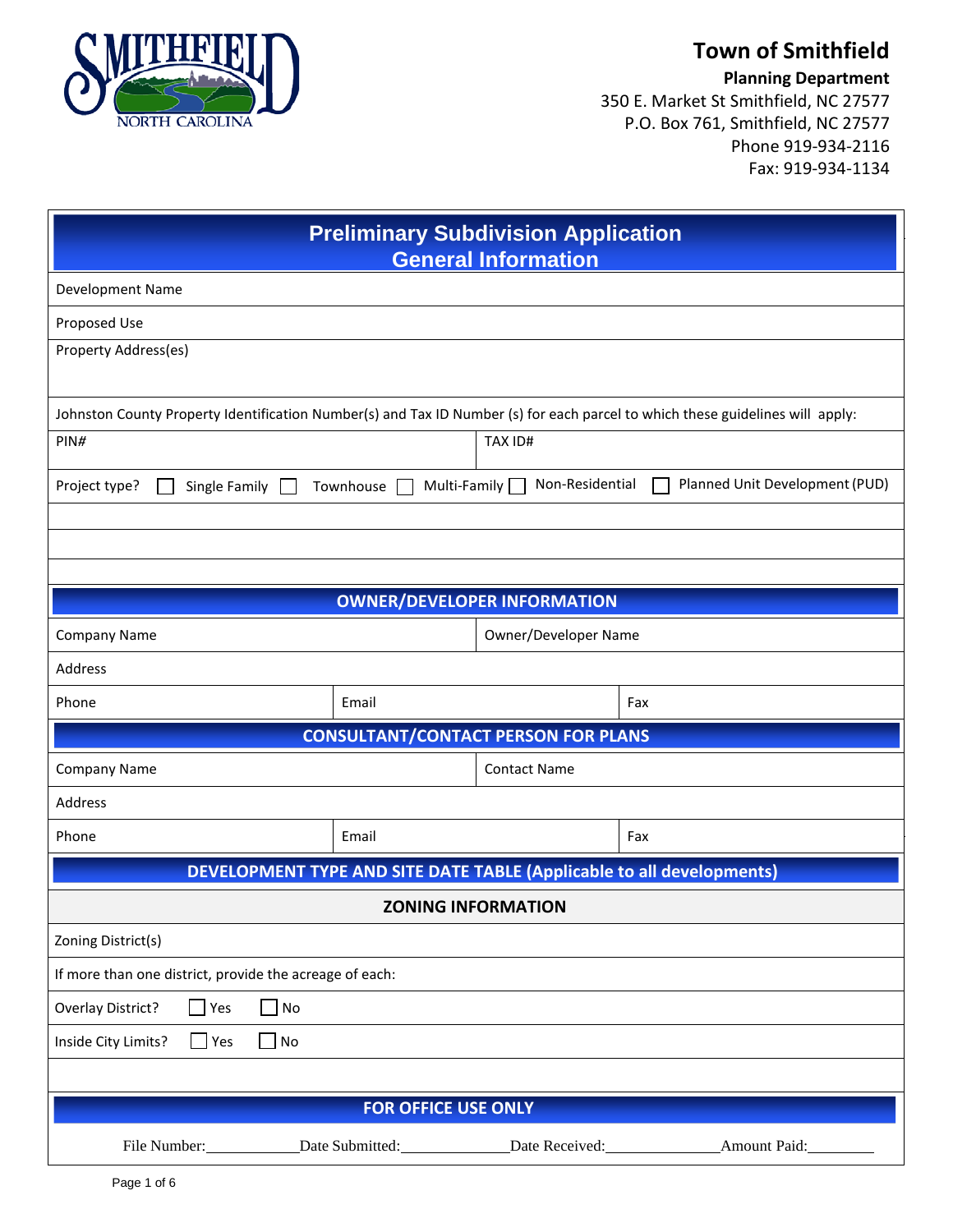## **Project Narrative**

As part of a complete application, a written project narrative that provides detailed information regarding your proposal must be included. On a separate sheet of paper, please address each of the lettered items listed below (answers must be submitted in both hard copy and electronic copy using the Adobe .PDF or MS Word .DOCX file formats):

a) A listing of contact information including name(s), address(es) and phone number(s) of: the owner of record, authorized agents or representatives, engineer, surveyor, and any other relevant associates;

b) A listing of the following site data: Address, current zoning, parcel size in acres and square feet, property identification number(s) (PIN), and current legal description(s);

c) A listing of general information including: the proposed name of the subdivision, the number of proposed lots, acreage dedicated for open space or public use, acreagededicated within rights of way;

d) A narrative explaining the intent of the project and/or your original or revised vision for the finished product;

e) A statement showing the proposed density of the project with the method of calculating said density shown;

f) Discuss proposed infrastructure improvements and phasing thereof (i.e. proposed roadways, sewer systems, water systems, sidewalks/trails, parking, etc.) necessary to serve the subdivision;

g) A narrative addressing concerns/issues raised by neighboring properties (discussing your proposal with the neighboring land owners is recommended to get a sense of what issues may arise as your application is processed);

h) A description of how conflicts with nearby land uses (livability, value, potential future development, etc.) and/or disturbances to wetlands or natural areas are being avoided or mitigated;

*i*) Provide justification that the proposal will not place an excessive burden on roads (traffic), sewage, water supply, parks, schools, fire, police, or other public facilities/services (including traffic flows) in thearea*;* 

j) A description of proposed parks and/or open space. Please include a brief statement on the proposed ownership and maintenance of said areas;

k) A proposed development schedule indicating the approximate date when construction of the project, or stages of the same, can be expected to begin and be completed (including the proposed phasing of construction of public improvements and recreational and common space areas).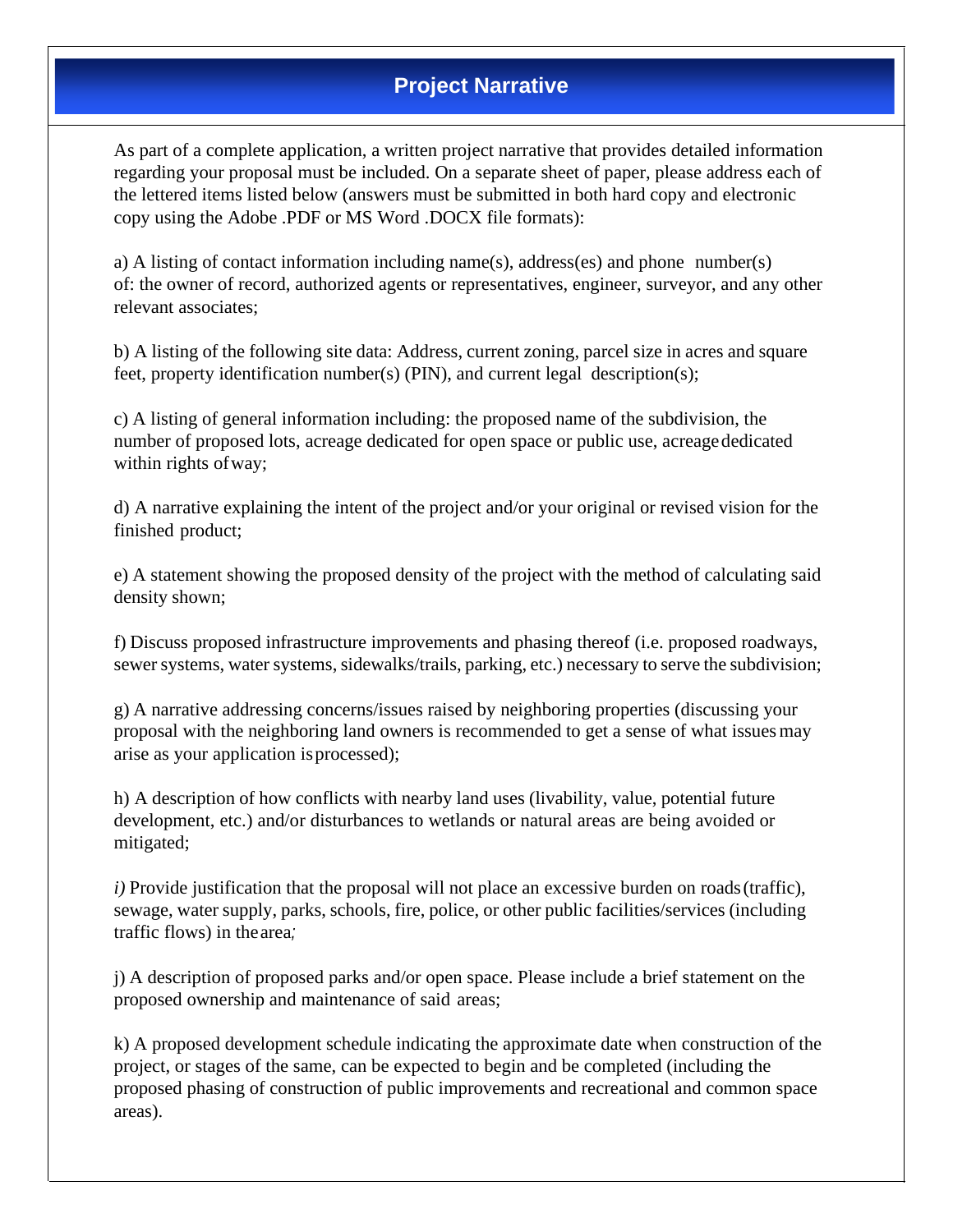|                                                                                                                                                                                                                                                                                                                                                                                                                                                                                                                                                                                                                                                                                                                                                              |                    | <b>STORMWATER INFORMATION</b>                           |     |    |
|--------------------------------------------------------------------------------------------------------------------------------------------------------------------------------------------------------------------------------------------------------------------------------------------------------------------------------------------------------------------------------------------------------------------------------------------------------------------------------------------------------------------------------------------------------------------------------------------------------------------------------------------------------------------------------------------------------------------------------------------------------------|--------------------|---------------------------------------------------------|-----|----|
| <b>Existing Impervious Surface</b>                                                                                                                                                                                                                                                                                                                                                                                                                                                                                                                                                                                                                                                                                                                           | acres/sf           | Flood Hazard Area                                       | Yes | No |
| Proposed Impervious Surface                                                                                                                                                                                                                                                                                                                                                                                                                                                                                                                                                                                                                                                                                                                                  | acres/sf           | Neuse River Buffer                                      | Yes | No |
| Watershed protection Area Yes                                                                                                                                                                                                                                                                                                                                                                                                                                                                                                                                                                                                                                                                                                                                | No                 | Wetlands                                                | Yes | No |
| If in a Flood Hazard Area, provide the FEMA Map Panel # and Base Flood Elevation                                                                                                                                                                                                                                                                                                                                                                                                                                                                                                                                                                                                                                                                             |                    |                                                         |     |    |
|                                                                                                                                                                                                                                                                                                                                                                                                                                                                                                                                                                                                                                                                                                                                                              |                    | <b>NUMBER OF LOTS AND DENSITY</b>                       |     |    |
| Overall Unit(s)/Acre Densities Per Zoning Districts<br>Total # of Single Family Lots                                                                                                                                                                                                                                                                                                                                                                                                                                                                                                                                                                                                                                                                         |                    |                                                         |     |    |
| Total # of Townhouse Lots                                                                                                                                                                                                                                                                                                                                                                                                                                                                                                                                                                                                                                                                                                                                    |                    | Acreage in active open space                            |     |    |
| Total # of All Lots                                                                                                                                                                                                                                                                                                                                                                                                                                                                                                                                                                                                                                                                                                                                          |                    | Acreage in passive open space                           |     |    |
|                                                                                                                                                                                                                                                                                                                                                                                                                                                                                                                                                                                                                                                                                                                                                              |                    |                                                         |     |    |
|                                                                                                                                                                                                                                                                                                                                                                                                                                                                                                                                                                                                                                                                                                                                                              |                    |                                                         |     |    |
|                                                                                                                                                                                                                                                                                                                                                                                                                                                                                                                                                                                                                                                                                                                                                              |                    | <b>SIGNATURE BLOCK (Applicable to all developments)</b> |     |    |
| In filing this plan as the property owner(s), I/we do hereby agree and firmly bind ourselves, my/our heirs, executors, administrators,<br>successors and assigns jointly and severally to construct all improvements and make all dedications as shown on this proposed<br>subdivision plan as approved by the Town.<br>I hereby designate<br>to serve as my agent regarding this application, toreceive and<br>respond to administrative comments, to resubmit plans on my behalf, and to represent me in any public meeting regarding this<br>application.<br>I/we have read, acknowledge, and affirm that this project is conforming to all application requirements applicable with the<br>proposed development use.<br>Signature<br>Date<br>Signature _ |                    |                                                         |     |    |
|                                                                                                                                                                                                                                                                                                                                                                                                                                                                                                                                                                                                                                                                                                                                                              | <b>REVIEW FEES</b> |                                                         |     |    |
| $\Box$<br>Major Subdivision (Submit 7 paper copies & 1 Digital copy on CD)<br>$$500.00 + $5.00$ a lot                                                                                                                                                                                                                                                                                                                                                                                                                                                                                                                                                                                                                                                        |                    |                                                         |     |    |
| <b>FOR OFFICE USE ONLY</b>                                                                                                                                                                                                                                                                                                                                                                                                                                                                                                                                                                                                                                                                                                                                   |                    |                                                         |     |    |
| File Number: Date Submitted: Date Received: Amount Paid: 2014                                                                                                                                                                                                                                                                                                                                                                                                                                                                                                                                                                                                                                                                                                |                    |                                                         |     |    |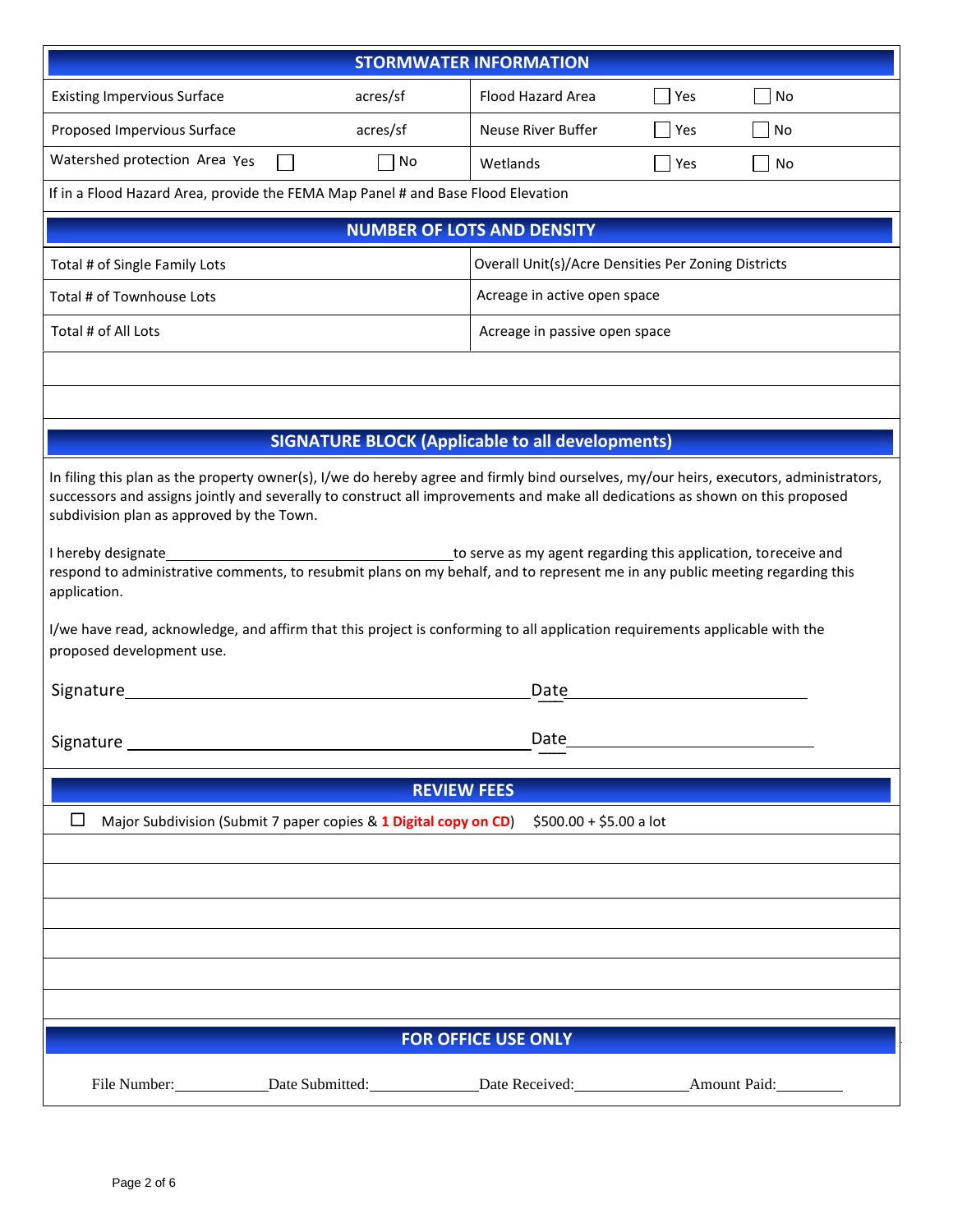## INFORMATION TO BE PROVIDED ON PRELIMINARY AND FINAL PLATS.

The preliminary plats shall depict or contain the information indicated in the following table. An "X" indicates that the information is required.

| <b>Information</b>                                                                                                                                                                                                                                                                                                                                                                                                                                                  | <b>Preliminary Plat</b> |
|---------------------------------------------------------------------------------------------------------------------------------------------------------------------------------------------------------------------------------------------------------------------------------------------------------------------------------------------------------------------------------------------------------------------------------------------------------------------|-------------------------|
| Vicinity map (6" W x 4" H) showing location of subdivision in relation to neighboring tracts,<br>subdivision, roads, and waterways (to include streets and lots of adjacent developed or<br>platted properties). Also include corporate limits, Town boundaries, county lines if on or near<br>subdivision tract.                                                                                                                                                   | x                       |
| Boundaries of tract and portion to be subdivided, including total acreage to be subdivided,<br>distinctly and accurately represented with all bearings and distances shown.                                                                                                                                                                                                                                                                                         | X                       |
| Proposed street layout and right-of-way width, lot layout and size of each lot. Number lots<br>consecutively throughout the subdivision.                                                                                                                                                                                                                                                                                                                            | X                       |
| Name of proposed subdivision.                                                                                                                                                                                                                                                                                                                                                                                                                                       | X                       |
| Statement from the Johnston County Health Department that a copy of the sketch plan has<br>been submitted to them, if septic tanks or other onsite water or wastewater systems are to be<br>used in the subdivision, AND/OR statement from the County Public Utilities that application has<br>been made for public water and/or sewer permits.                                                                                                                     | X                       |
| Graphic scale.                                                                                                                                                                                                                                                                                                                                                                                                                                                      | X                       |
| North arrow and orientation.                                                                                                                                                                                                                                                                                                                                                                                                                                        | X                       |
| Concurrent with submission of the Preliminary Plat to the Town, the subdivider or planner shall<br>submit copies of the Preliminary Plat and any accompanying material to any other applicable<br>agencies concerned with new development, including, but not limited to: District Highway<br>Engineer, County Board of Education, U.S. Army Corps of Engineers, State Department of Natural<br>Resources and Community Development, for review and recommendation. | x                       |
| List the proposed construction sequence.                                                                                                                                                                                                                                                                                                                                                                                                                            | X                       |
| Storm water plan - see Article 10, Part VI.                                                                                                                                                                                                                                                                                                                                                                                                                         | X                       |
| Show existing contour lines with no larger than five-foot contour intervals.                                                                                                                                                                                                                                                                                                                                                                                        | X                       |
| New contour lines resulting from earth movement (shown as solid lines) with no larger than<br>five-foot contour intervals (existing lines should be shown as dotted lines).                                                                                                                                                                                                                                                                                         | X                       |
| Survey plat, date(s) survey was conducted and plat prepared, the name, address, phone<br>number, registration number and seal of the Registered Land Surveyor.                                                                                                                                                                                                                                                                                                      | Χ                       |
| Names, addresses, and telephone numbers of all owners, mortgagees, land planners, architects,<br>landscape architects and professional engineers responsible for the subdivision (include<br>registration numbers and seals, where applicable).                                                                                                                                                                                                                     | X                       |
| Date of the drawing(s) and latest revision date(s).                                                                                                                                                                                                                                                                                                                                                                                                                 | x                       |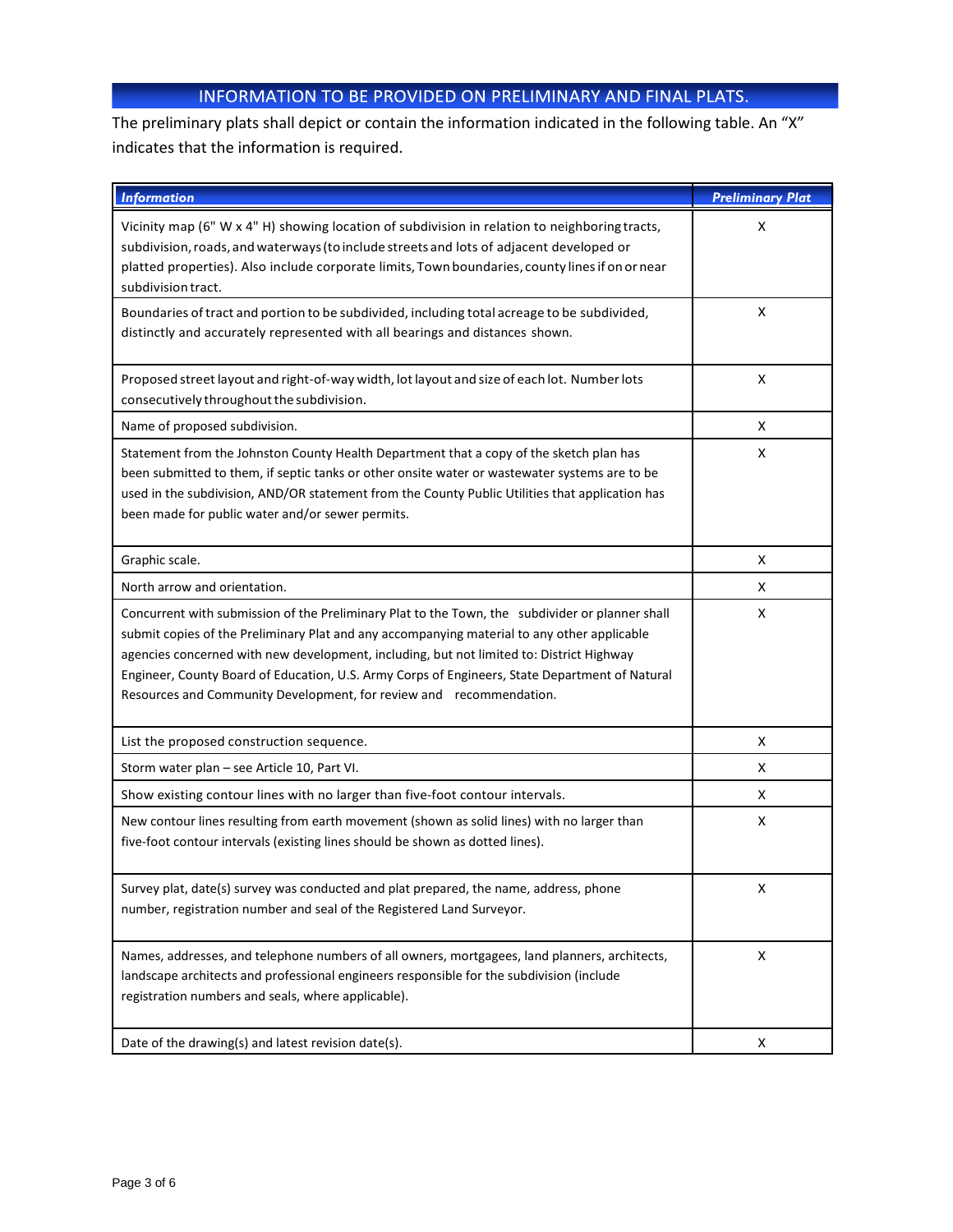| <b>Information</b>                                                                                                                                                                                                                                                                                                                                                                                                                                                                                                                                                                                                                   | <b>Preliminary Plat</b> |
|--------------------------------------------------------------------------------------------------------------------------------------------------------------------------------------------------------------------------------------------------------------------------------------------------------------------------------------------------------------------------------------------------------------------------------------------------------------------------------------------------------------------------------------------------------------------------------------------------------------------------------------|-------------------------|
| The owner's name(s) of adjoining properties and Zoning District of each parcel within 100' of the<br>proposed site.                                                                                                                                                                                                                                                                                                                                                                                                                                                                                                                  | X                       |
| State on plans any variance request(s).                                                                                                                                                                                                                                                                                                                                                                                                                                                                                                                                                                                              | x                       |
| Show existing buildings or other structures, water courses, railroads, bridges, culverts, storm<br>drains, both on the land to be subdivided and land immediately adjoining. Show wooded<br>areas, marshes, swamps, rock outcrops, ponds or lakes, streams or stream beds and any<br>other natural features affecting the site.                                                                                                                                                                                                                                                                                                      | X                       |
| The exact location of the flood hazard, floodway and floodway fringe areas from the<br>community's FHBM or FIRM maps (FEMA). State the base flood elevation data for subdivision.                                                                                                                                                                                                                                                                                                                                                                                                                                                    | X                       |
| Show the minimum building setback lines for each lot.                                                                                                                                                                                                                                                                                                                                                                                                                                                                                                                                                                                | X                       |
| Provide grading and landscape plans. Proposed plantings or construction of other devices to<br>comply with the screening requirements of Article 10, Part II.                                                                                                                                                                                                                                                                                                                                                                                                                                                                        | X                       |
| Show location of all proposed entrance or subdivision signage (see Section 10.23.1).                                                                                                                                                                                                                                                                                                                                                                                                                                                                                                                                                 | X                       |
| Show pump station detail including any tower, if applicable.                                                                                                                                                                                                                                                                                                                                                                                                                                                                                                                                                                         | X                       |
| Show area which will not be disturbed of natural vegetation (percentage of total site).                                                                                                                                                                                                                                                                                                                                                                                                                                                                                                                                              | X                       |
| Label all buffer areas, if any, and provide percentage of total site.                                                                                                                                                                                                                                                                                                                                                                                                                                                                                                                                                                | X                       |
| Show all riparian buffer areas.                                                                                                                                                                                                                                                                                                                                                                                                                                                                                                                                                                                                      | X                       |
| Show all watershed protection and management areas per Article 10, Part VI.                                                                                                                                                                                                                                                                                                                                                                                                                                                                                                                                                          | X                       |
| Soil erosion plan.                                                                                                                                                                                                                                                                                                                                                                                                                                                                                                                                                                                                                   | Χ                       |
| Show temporary construction access pad.                                                                                                                                                                                                                                                                                                                                                                                                                                                                                                                                                                                              | X                       |
| Outdoor illumination with lighting fixtures and name of electricity provider.                                                                                                                                                                                                                                                                                                                                                                                                                                                                                                                                                        | X                       |
| The following data concerning proposed streets:                                                                                                                                                                                                                                                                                                                                                                                                                                                                                                                                                                                      |                         |
| Streets, labeled by classification (see Town of Smithfield construction standards) and street<br>name showing linear feet, whether curb and gutter or shoulders and swales are to be<br>provided and indicating street paving widths, approximate grades and typical street cross-<br>sections. Private roads in subdivisions shall also be shown and clearly labeled as such.                                                                                                                                                                                                                                                       | X                       |
| Traffic signage location and detail.                                                                                                                                                                                                                                                                                                                                                                                                                                                                                                                                                                                                 | Χ                       |
| Design engineering data for all corners and curves.                                                                                                                                                                                                                                                                                                                                                                                                                                                                                                                                                                                  | X                       |
| For office review; a complete site layout, including any future expansion anticipated;<br>horizontal alignment indicating general curve data on site layout plan; vertical alignment<br>indicated by percent grade, PI station and vertical curve length on site plan layout; the District<br>Engineer may require the plotting of the ground profile and grade line for roads where special<br>conditions or problems exist; typical section indicating the pavement design and width and<br>the slopes, widths and details for either the curb and gutter or the shoulder and ditch<br>proposed; drainage facilities and drainage. | X                       |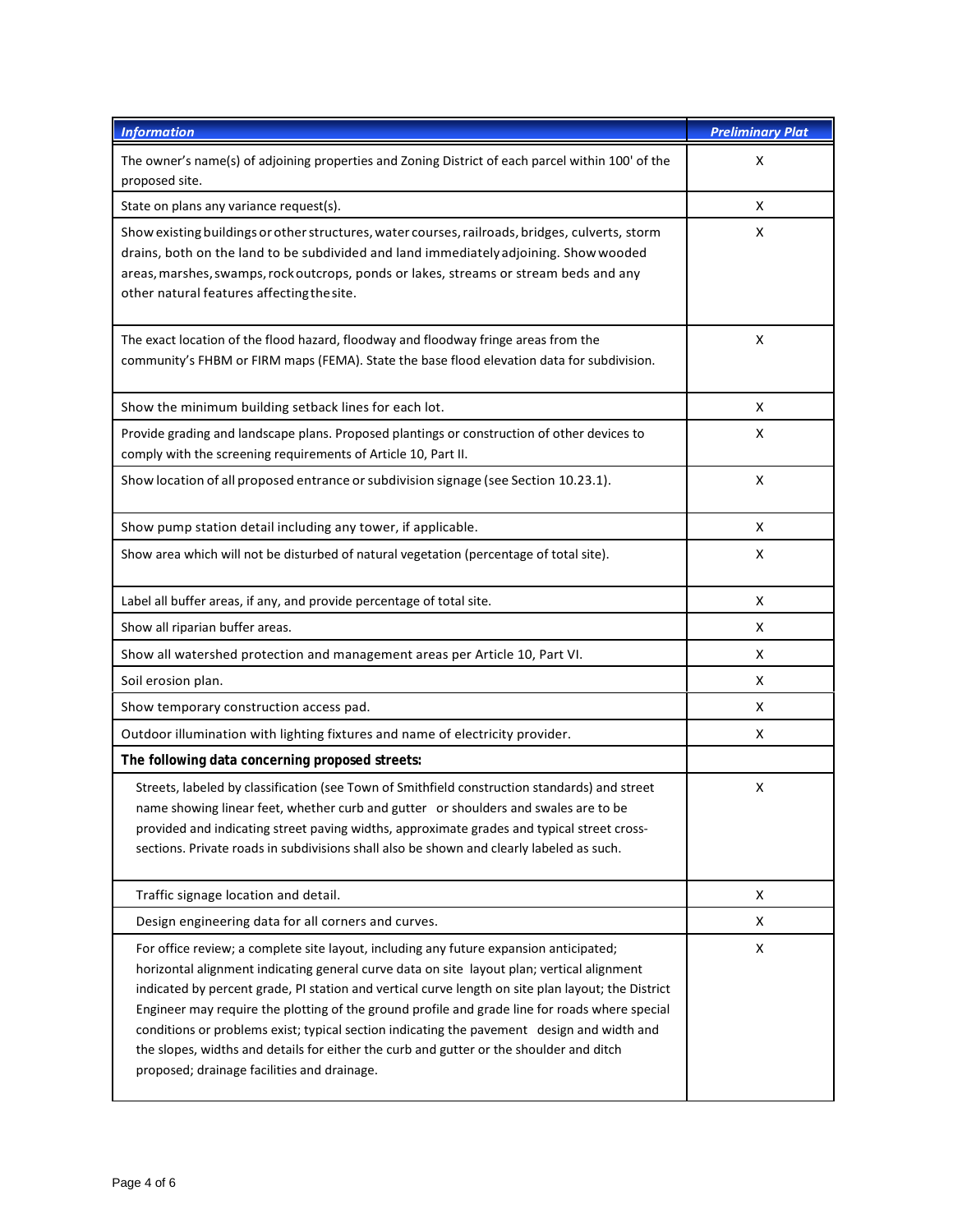| <b>Information</b>                                                                                                                                                                                                                                                                                  | <b>Preliminary Plat</b> |
|-----------------------------------------------------------------------------------------------------------------------------------------------------------------------------------------------------------------------------------------------------------------------------------------------------|-------------------------|
| Type of street dedication; all streets must be designated public. (Where public streets are<br>involved which will be dedicated to the Town, the subdivider must submit all street plans to<br>the UDO Administrator for approval prior to preliminary plat approval).                              | X                       |
| When streets have been accepted into the municipal or the state system before lots are sold, a<br>statement explaining the status of the street in accordance with the Town of Smithfield<br>construction standards.                                                                                | X                       |
| If any street is proposed to intersect with a state maintained road, a copy of the application for<br>driveway approval as required by the Department of Transportation, Division of Highways<br>Manual on Driveway Regulations.<br>(1) Evidence that the subdivider has applied for such approval. | X<br>XХ                 |
| (2) Evidence that the subdivider has obtained such approval.                                                                                                                                                                                                                                        |                         |
| The location and dimensions of all:                                                                                                                                                                                                                                                                 |                         |
| Utility and other easements.                                                                                                                                                                                                                                                                        | X                       |
| Pedestrian and bicycle paths.<br>Areas to be dedicated to or reserved for public use.                                                                                                                                                                                                               | X<br>X                  |
| The future ownership (dedication or reservation for public use to governmental body or for<br>owners to duly constituted homeowners' association) of recreation and open space lands.                                                                                                               | X                       |
| Required riparian and stream buffer per Article 10, Part VI.                                                                                                                                                                                                                                        | X                       |
| The site/civil plans for utility layouts including:                                                                                                                                                                                                                                                 |                         |
| Sanitary sewers, invert elevations at manhole (include profiles).                                                                                                                                                                                                                                   | X                       |
| Storm sewers, invert elevations at manhole (include profiles).                                                                                                                                                                                                                                      | X                       |
| Best management practices (BMPs)                                                                                                                                                                                                                                                                    | X                       |
| Stormwater control structures                                                                                                                                                                                                                                                                       | X                       |
| Other drainage facilities, if any.                                                                                                                                                                                                                                                                  | X                       |
| Impervious surface ratios                                                                                                                                                                                                                                                                           | X                       |
| Water distribution lines, including line sizes, the location of fire hydrants, blow offs,<br>manholes, force mains, and gate valves.                                                                                                                                                                | x                       |
| Gas lines.                                                                                                                                                                                                                                                                                          | x                       |
| Telephone lines.                                                                                                                                                                                                                                                                                    | X                       |
| Electric lines.                                                                                                                                                                                                                                                                                     | X                       |
| Plans for individual water supply and sewage disposal systems, if any.                                                                                                                                                                                                                              | X                       |
| Provide site calculations including:                                                                                                                                                                                                                                                                |                         |
| Acreage in buffering/recreation/open space requirements.                                                                                                                                                                                                                                            | X                       |
| Linear feet in streets and acreage.                                                                                                                                                                                                                                                                 | X                       |
| The name and location of any property or buildings within the proposed subdivision or<br>within any contiguous property that is located on the US Department of Interior's<br>National Register of Historic Places.                                                                                 | X                       |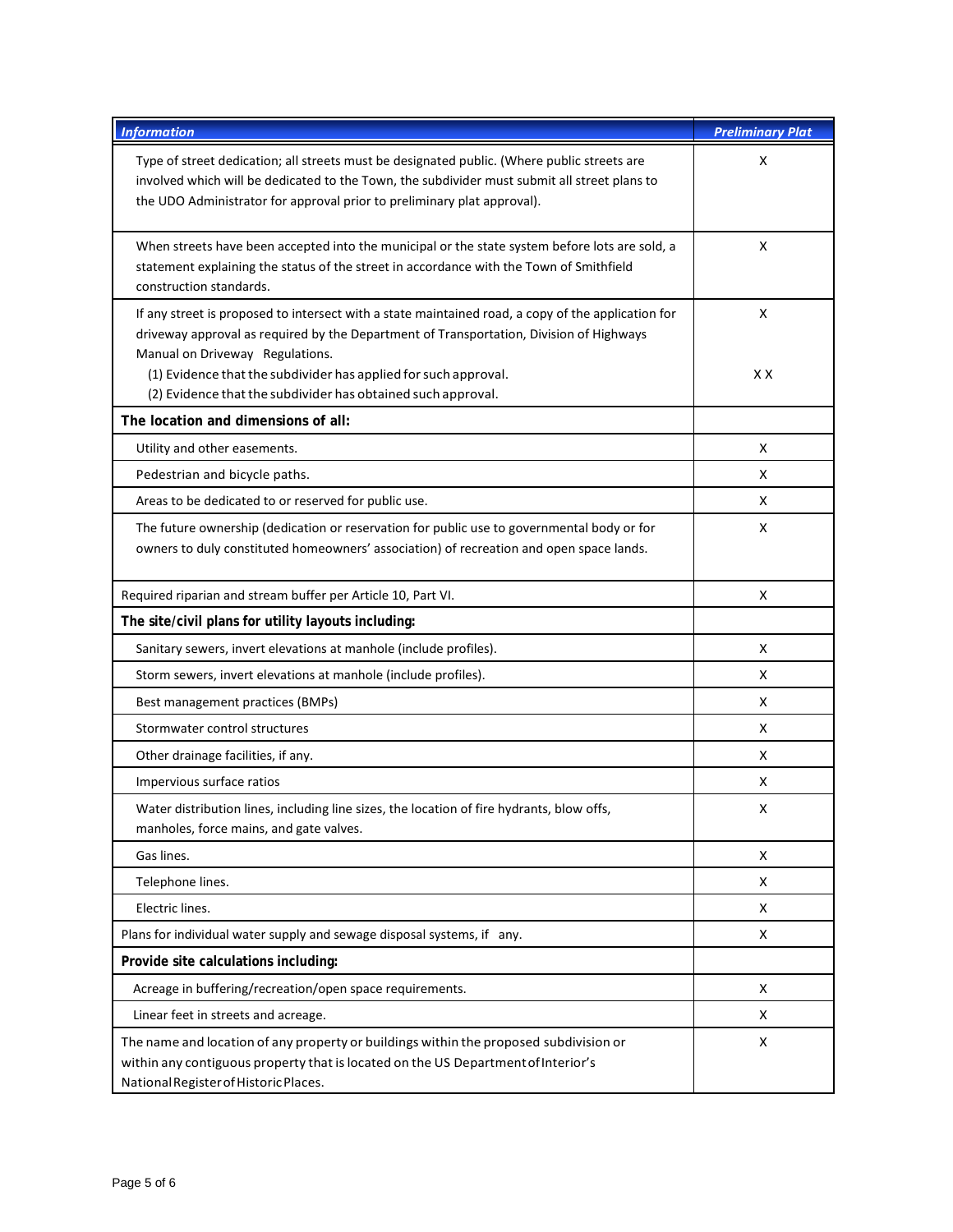| <b>Information</b>                                                                                                                                                                                                                                                                                                                                                                                                                                                                                             | <b>Preliminary Plat</b> |
|----------------------------------------------------------------------------------------------------------------------------------------------------------------------------------------------------------------------------------------------------------------------------------------------------------------------------------------------------------------------------------------------------------------------------------------------------------------------------------------------------------------|-------------------------|
| Sufficient engineering data to determine readily and reproduce on the ground every straight or<br>curved line, street line, lot line, right-of-way line, easement line, and setback line, including<br>dimensions, bearings, or deflection angles, radii, central angles and tangent distance for the<br>center line of curved property lines that is not the boundary line of curved streets. All<br>dimensions shall be measured to the nearest one-tenth of a foot and all angles to the nearest<br>minute. | X                       |
| The accurate locations and descriptions of all monuments, markers, and control points.                                                                                                                                                                                                                                                                                                                                                                                                                         | X                       |
| Proposed deed restrictions or covenants to be imposed upon newly created lots. Such<br>restrictions are mandatory when private recreation areas are established. Must include<br>statement of compliance with state, local, and federal regulations.                                                                                                                                                                                                                                                           | X                       |
| A copy of the erosion control plan submitted to the Regional Office of NC- DNRCD, when<br>land disturbing activity amounts to one acre or more.                                                                                                                                                                                                                                                                                                                                                                | X                       |
| All certifications required in Section 10.117.                                                                                                                                                                                                                                                                                                                                                                                                                                                                 | X                       |
| Any other information considered by either the subdivider, UDO Administrator, Planning Board,<br>or Town Council to be pertinent to the review of the plat.                                                                                                                                                                                                                                                                                                                                                    | X                       |
| Improvements guarantees (see Section 5.8.2.6).                                                                                                                                                                                                                                                                                                                                                                                                                                                                 |                         |

| <b>FOR OFFICE USE ONLY</b> |                 |                |                     |
|----------------------------|-----------------|----------------|---------------------|
| File Number:               | Date Submitted: | Date Received: | <b>Amount Paid:</b> |